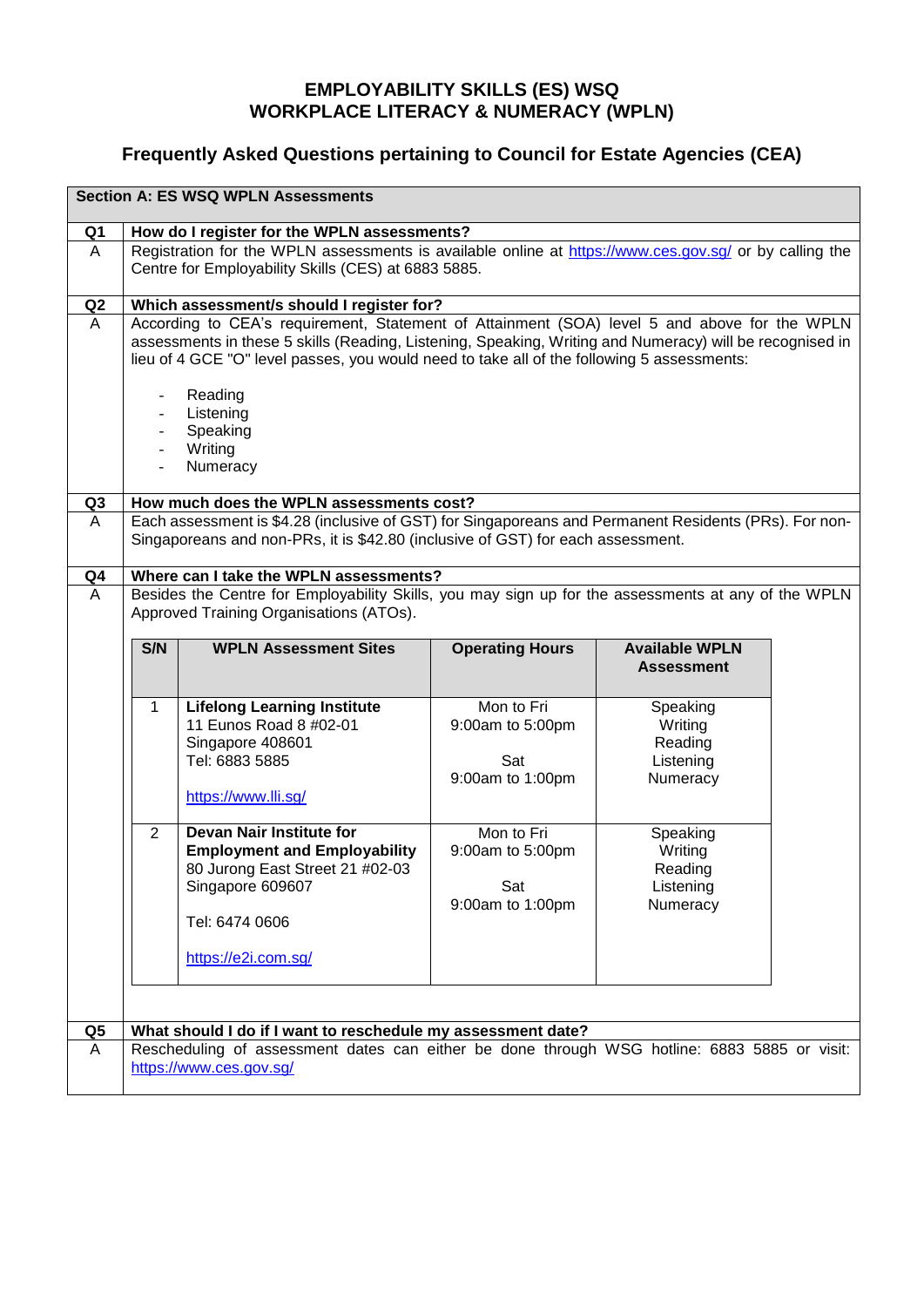| Q6                            | Can I retake the test if I fail to obtain SOA level 5?                                                                                                                                                                                                                                                                                                                                                                                                                                                                        |                                                                                                                                                                                                                                                                                                               |                                     |  |  |  |  |
|-------------------------------|-------------------------------------------------------------------------------------------------------------------------------------------------------------------------------------------------------------------------------------------------------------------------------------------------------------------------------------------------------------------------------------------------------------------------------------------------------------------------------------------------------------------------------|---------------------------------------------------------------------------------------------------------------------------------------------------------------------------------------------------------------------------------------------------------------------------------------------------------------|-------------------------------------|--|--|--|--|
| $\overline{A}$                | Yes, you may. However, there is a three-month lockout period before you can take the same assessment<br>again.                                                                                                                                                                                                                                                                                                                                                                                                                |                                                                                                                                                                                                                                                                                                               |                                     |  |  |  |  |
|                               | If you wish to retake the assessment within the lock-out period, you will be required to pay the assessment<br>fee at full cost, i.e. \$42.80 (inclusive of GST) per assessment. Alternatively, you can consider signing up<br>for the respective WPLN course to improve your literacy and numeracy competency before you attempt<br>the assessment again. Trainees who have successfully completed the WPLN course are exempted from<br>the three-month lockout period and will be enrolled for the assessments immediately. |                                                                                                                                                                                                                                                                                                               |                                     |  |  |  |  |
| <b>Section B: WPLN Course</b> |                                                                                                                                                                                                                                                                                                                                                                                                                                                                                                                               |                                                                                                                                                                                                                                                                                                               |                                     |  |  |  |  |
| Q7                            | Which WPLN course should I sign up?                                                                                                                                                                                                                                                                                                                                                                                                                                                                                           |                                                                                                                                                                                                                                                                                                               |                                     |  |  |  |  |
| A                             | "Intermediate" and "Advanced".<br><b>Workplace Literacy (WPL)</b>                                                                                                                                                                                                                                                                                                                                                                                                                                                             | Dependent on your needs and your training recommendation after the assessment, you can sign up for<br>any of the following WPLN courses. There are 3 training pathways available for Workplace Literacy (WPL)<br>and 1 training pathway for Workplace Numeracy (WPN). All courses have 3 levels - "Beginner", |                                     |  |  |  |  |
|                               | <b>Training Pathway</b>                                                                                                                                                                                                                                                                                                                                                                                                                                                                                                       | Skills covered & assessed in the<br>course                                                                                                                                                                                                                                                                    | <b>Training Duration</b><br>(Hours) |  |  |  |  |
|                               | <b>WPL (Comprehensive)</b>                                                                                                                                                                                                                                                                                                                                                                                                                                                                                                    | Reading<br>Listening<br>Speaking<br>Writing                                                                                                                                                                                                                                                                   | 90                                  |  |  |  |  |
|                               | WPL (Writing)                                                                                                                                                                                                                                                                                                                                                                                                                                                                                                                 | Reading<br>Writing                                                                                                                                                                                                                                                                                            | 45                                  |  |  |  |  |
|                               | WPL (Conversational)                                                                                                                                                                                                                                                                                                                                                                                                                                                                                                          | Reading<br>Listening<br>Speaking                                                                                                                                                                                                                                                                              | 45                                  |  |  |  |  |
|                               | <b>Workplace Numeracy (WPN)</b>                                                                                                                                                                                                                                                                                                                                                                                                                                                                                               |                                                                                                                                                                                                                                                                                                               |                                     |  |  |  |  |
|                               | <b>Training Pathway</b>                                                                                                                                                                                                                                                                                                                                                                                                                                                                                                       | Skills covered & assessed in the<br>course                                                                                                                                                                                                                                                                    | <b>Training Duration</b><br>(Hours) |  |  |  |  |
|                               | <b>WPN</b>                                                                                                                                                                                                                                                                                                                                                                                                                                                                                                                    | Numeracy (Beginner)                                                                                                                                                                                                                                                                                           | 15                                  |  |  |  |  |
|                               |                                                                                                                                                                                                                                                                                                                                                                                                                                                                                                                               | Numeracy (Intermediate)                                                                                                                                                                                                                                                                                       | 30                                  |  |  |  |  |
|                               |                                                                                                                                                                                                                                                                                                                                                                                                                                                                                                                               | Numeracy (Advanced)                                                                                                                                                                                                                                                                                           | 30                                  |  |  |  |  |
|                               |                                                                                                                                                                                                                                                                                                                                                                                                                                                                                                                               |                                                                                                                                                                                                                                                                                                               |                                     |  |  |  |  |